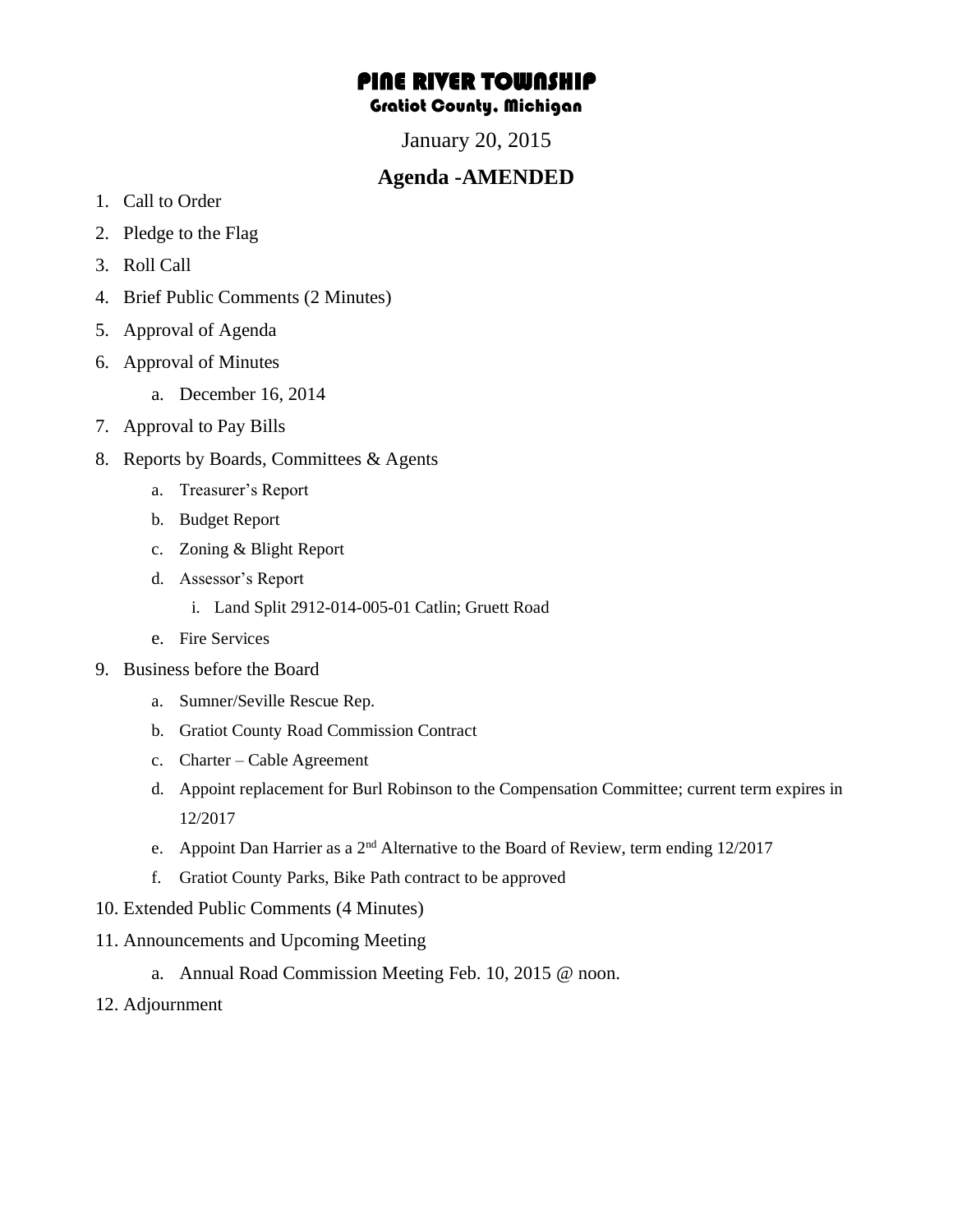## **MINUTES OF THE PINE RIVER TOWNSHIP BOARD MONTHLY MEETING JANUARY 20, 2015**

- 1. The regular monthly meeting of the Pine River Township Board was called to order at 7:00 pm by Supervisor Beeson at the Township Hall.
- 2. Pledge the flag: The board and the public said the pledge to the flag.
- 3. Roll Call: Baker: present, Moeggenborg: present, Beeson: present, Rademacher: present, Best: present. All board members present.
- 4. Brief Public comments (2 minutes):

John Renneberg wanted to inform the Board that the County Drain Commission Office was closed during lunch hour and also on Fridays. Doug Merchant mentioned that as of today the County Administrator changed the work schedule so the Office would be open during lunch hour and Fridays.

5. Approve the Agenda:

Motion by Moeggenborg second by Best: to approve the revised agenda (added 8e.; i;) as presented. All board members approved. Motion carried 5-0.

6. Approve the Minutes:

Motion by Moeggenborg: second by Best: to approve the Regular Meeting Minutes of December 16, 2014. All board members approved. Motion carried 5-0.

- 7. Approval to Pay Bills: Motion made by Moeggenborg: second by Best: to pay bills as presented in the amount of \$ 58,899.77. All board members approved. Motion carried 5-0.
- 8. Reports by Boards, Committees & Agents
	- a. Treasurers Report Discussion; report placed on file.
	- b. Budget Report Discussion: report placed on file.
	- c. Zoning & Blight Officer Discussion: report placed on file
	- d. Assessor Report Discussion.
		- i. Land Split Dan Catlin parcel # 2912-014-005-01 Corner of Gruett and Jefferson Rd. Motion by Baker: second by Moeggenborg: to approve Land Division split for parcel # 2912-014-005-01 (1.27 acres) Roll Call Vote: Moeggenborg Aye; Baker Aye; Best Aye; Beeson Aye; Rademacher Aye; 5 – Ayes; 0 – Nays. Motion carried 5-0.
	- e. Fire Services Discussion. Fire Hall Building Project: Motion by Moeggenborg: second by Best: to approve additional funding of Fire Hall Project in the amount of \$161,482.00. All board members approved. Motion carried 5-0.